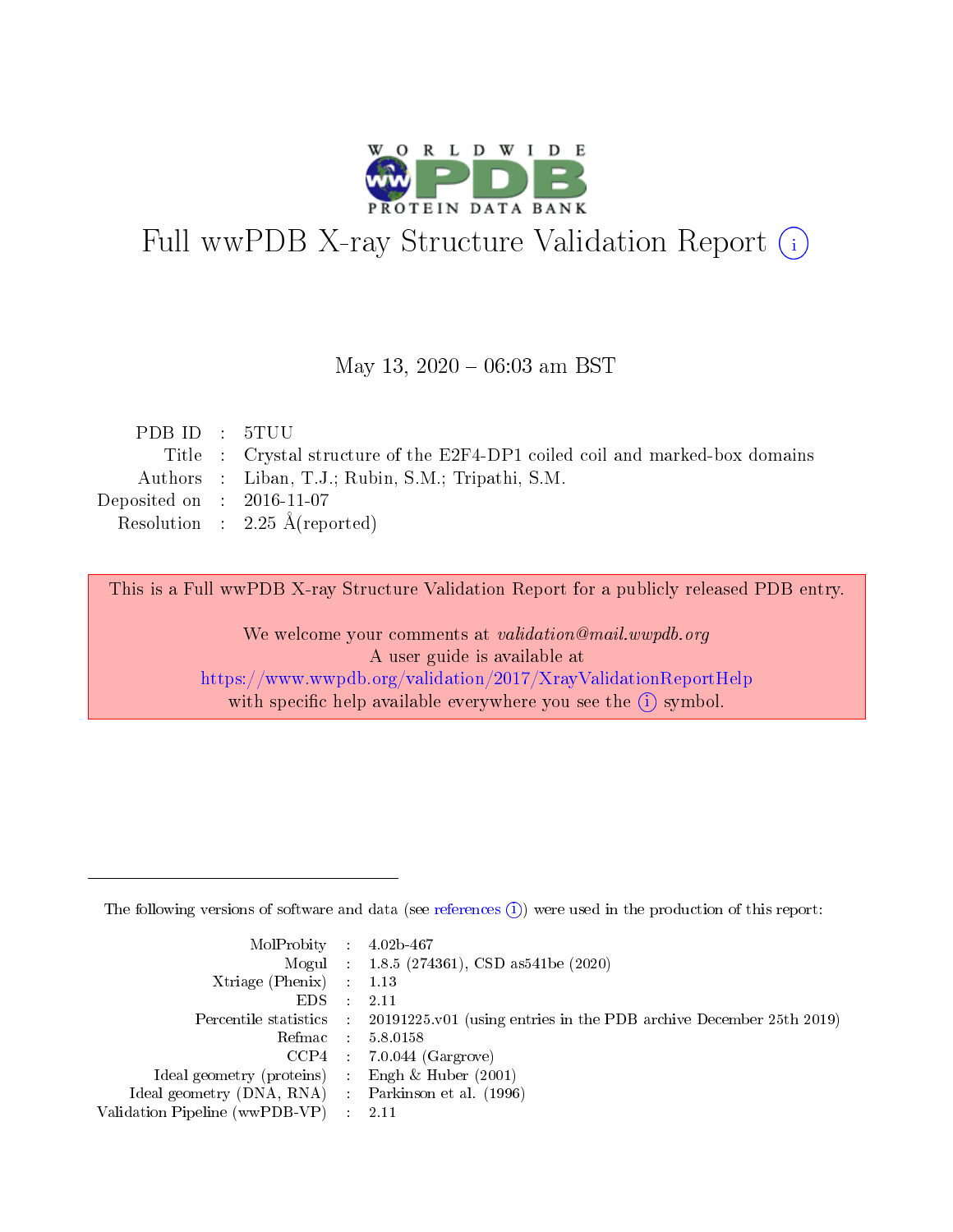## 1 [O](https://www.wwpdb.org/validation/2017/XrayValidationReportHelp#overall_quality)verall quality at a glance  $(i)$

The following experimental techniques were used to determine the structure: X-RAY DIFFRACTION

The reported resolution of this entry is 2.25 Å.

Percentile scores (ranging between 0-100) for global validation metrics of the entry are shown in the following graphic. The table shows the number of entries on which the scores are based.



| Metric                | Whole archive<br>$(\#\text{Entries})$ | Similar resolution<br>$(\#\text{Entries}, \text{resolution range}(\text{\AA}))$ |  |  |
|-----------------------|---------------------------------------|---------------------------------------------------------------------------------|--|--|
| $R_{free}$            | 130704                                | $1377(2.26-2.26)$                                                               |  |  |
| Clashscore            | 141614                                | $1487(2.26-2.26)$                                                               |  |  |
| Ramachandran outliers | 138981                                | $1449$ $(2.\overline{26-2.26})$                                                 |  |  |
| Sidechain outliers    | 138945                                | $1450(2.26-2.26)$                                                               |  |  |
| RSRZ outliers         | 127900                                | $1356(2.26-2.26)$                                                               |  |  |

The table below summarises the geometric issues observed across the polymeric chains and their fit to the electron density. The red, orange, yellow and green segments on the lower bar indicate the fraction of residues that contain outliers for  $>=3, 2, 1$  and 0 types of geometric quality criteria respectively. A grey segment represents the fraction of residues that are not modelled. The numeric value for each fraction is indicated below the corresponding segment, with a dot representing fractions  $\epsilon=5\%$  The upper red bar (where present) indicates the fraction of residues that have poor fit to the electron density. The numeric value is given above the bar.

| Mol | Chain | $\mathrel{\mathop{\rule{1pt}{\scriptstyle\relax}}\nolimits}$ Length | Quality of chain |     |    |  |  |  |
|-----|-------|---------------------------------------------------------------------|------------------|-----|----|--|--|--|
|     |       | 155                                                                 | 2%<br>81%        | 12% | 7% |  |  |  |
|     |       | $-11$                                                               | 5%<br>78%        | 16% | 5% |  |  |  |

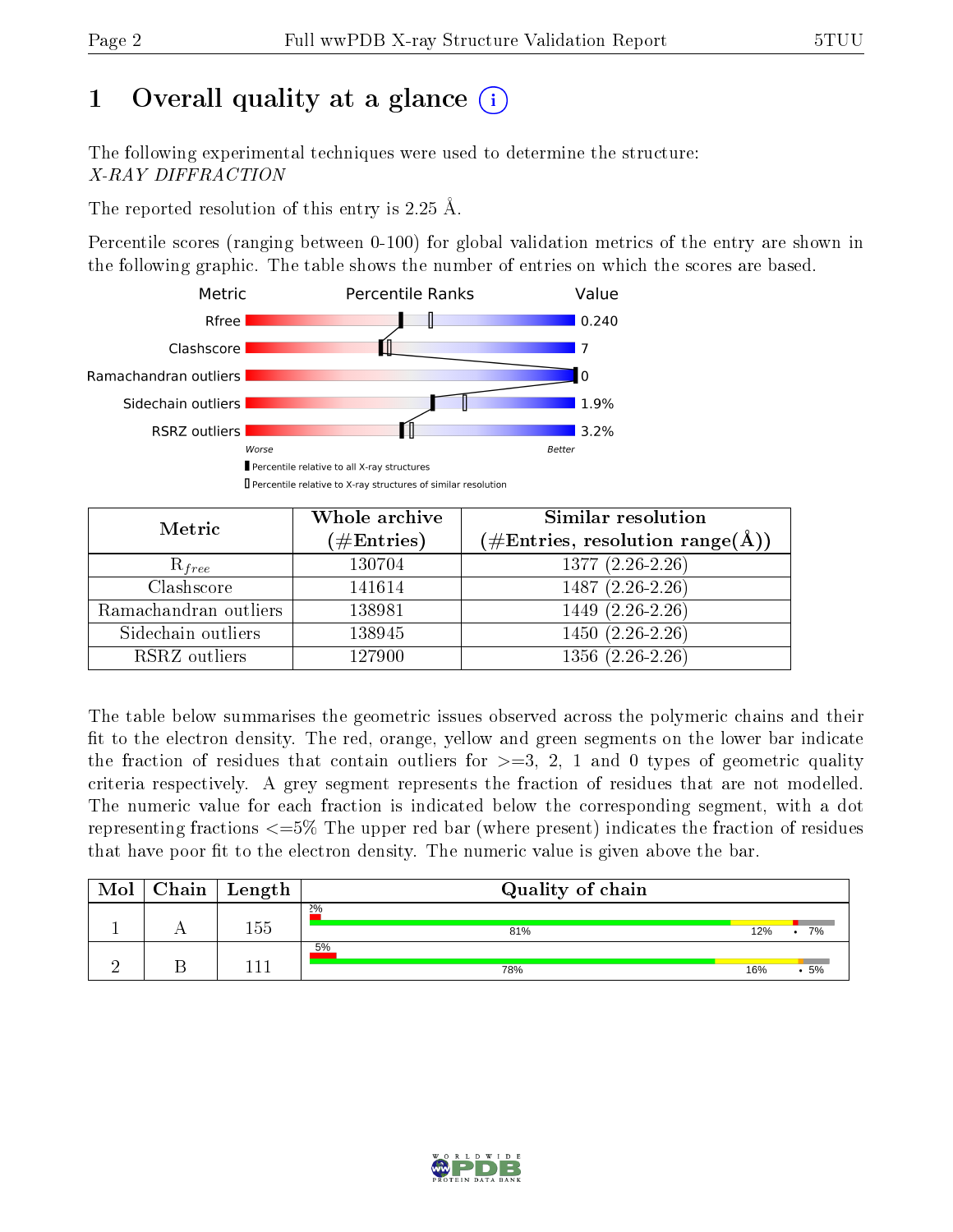# 2 Entry composition  $\left( \cdot \right)$

There are 4 unique types of molecules in this entry. The entry contains 1982 atoms, of which 0 are hydrogens and 0 are deuteriums.

In the tables below, the ZeroOcc column contains the number of atoms modelled with zero occupancy, the AltConf column contains the number of residues with at least one atom in alternate conformation and the Trace column contains the number of residues modelled with at most 2 atoms.

Molecule 1 is a protein called Transcription factor DP1.

| Mol | ${\rm Chain}$ | <sup>'</sup> Residues | $\rm{Atoms}$            |     |     | ZeroOcc   AltConf   Trace |  |  |  |
|-----|---------------|-----------------------|-------------------------|-----|-----|---------------------------|--|--|--|
|     |               | 144                   | $\mathrm{Total}$<br>198 | 706 | 200 |                           |  |  |  |

There are 3 discrepancies between the modelled and reference sequences:

|     | Chain   Residue   Modelled   Actual | Comment                       | Reference |
|-----|-------------------------------------|-------------------------------|-----------|
| 196 | GLY                                 | expression tag   UNP $Q14186$ |           |
| 197 | GLU                                 | expression tag   UNP $Q14186$ |           |
| 198 | <b>PHE</b>                          | expression tag   UNP $Q14186$ |           |

Molecule 2 is a protein called Transcription factor E2F4.

| Mol | Chain Residues | Atoms            |  |             | ZeroOcc   AltConf   Trace |  |  |  |
|-----|----------------|------------------|--|-------------|---------------------------|--|--|--|
|     | 106            | Total<br>$800\,$ |  | 503 137 157 |                           |  |  |  |

There are 3 discrepancies between the modelled and reference sequences:

| Chain |    | Residue   Modelled   Actual | Comment                                           | Reference |
|-------|----|-----------------------------|---------------------------------------------------|-----------|
|       |    | GLY                         | expression tag   UNP $Q16254$                     |           |
|       |    | H IS                        | $\vert$ expression tag $\vert$ UNP Q16254 $\vert$ |           |
|       | 90 | MET                         | $\vert$ expression tag $\vert$ UNP Q16254 $\vert$ |           |

• Molecule 3 is GLYCEROL (three-letter code: GOL) (formula:  $C_3H_8O_3$ ).

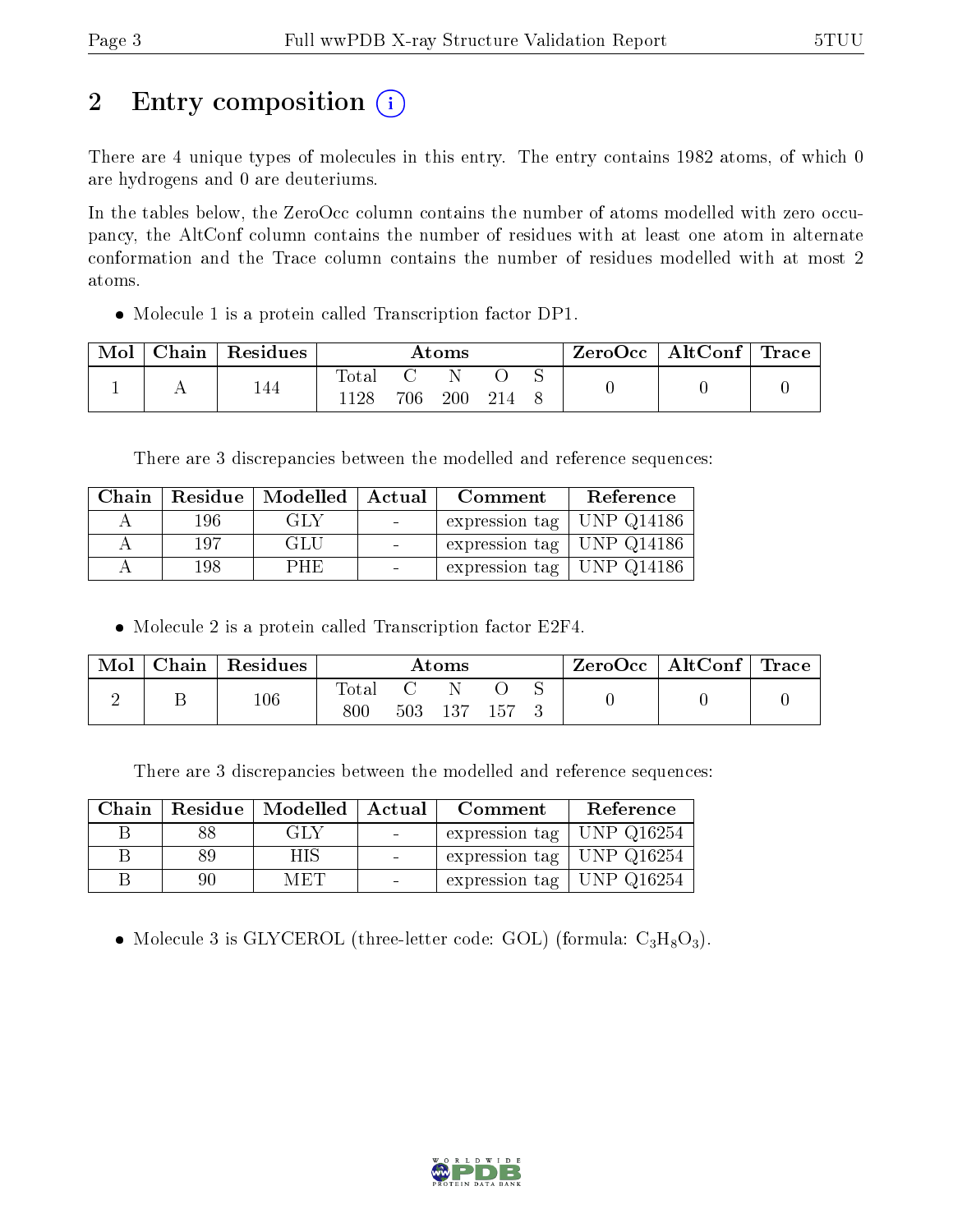

|  | Mol   Chain   Residues | Atoms     | $ZeroOcc \   \$ AltConf |
|--|------------------------|-----------|-------------------------|
|  |                        | Total C O |                         |
|  |                        | Total C O |                         |

 $\bullet\,$  Molecule 4 is water.

|  | Mol   Chain   Residues | Atoms               | $ZeroOcc \   \ AltConf \  $ |
|--|------------------------|---------------------|-----------------------------|
|  | 28                     | Total O<br>28<br>28 |                             |
|  | 14                     | Total O             |                             |

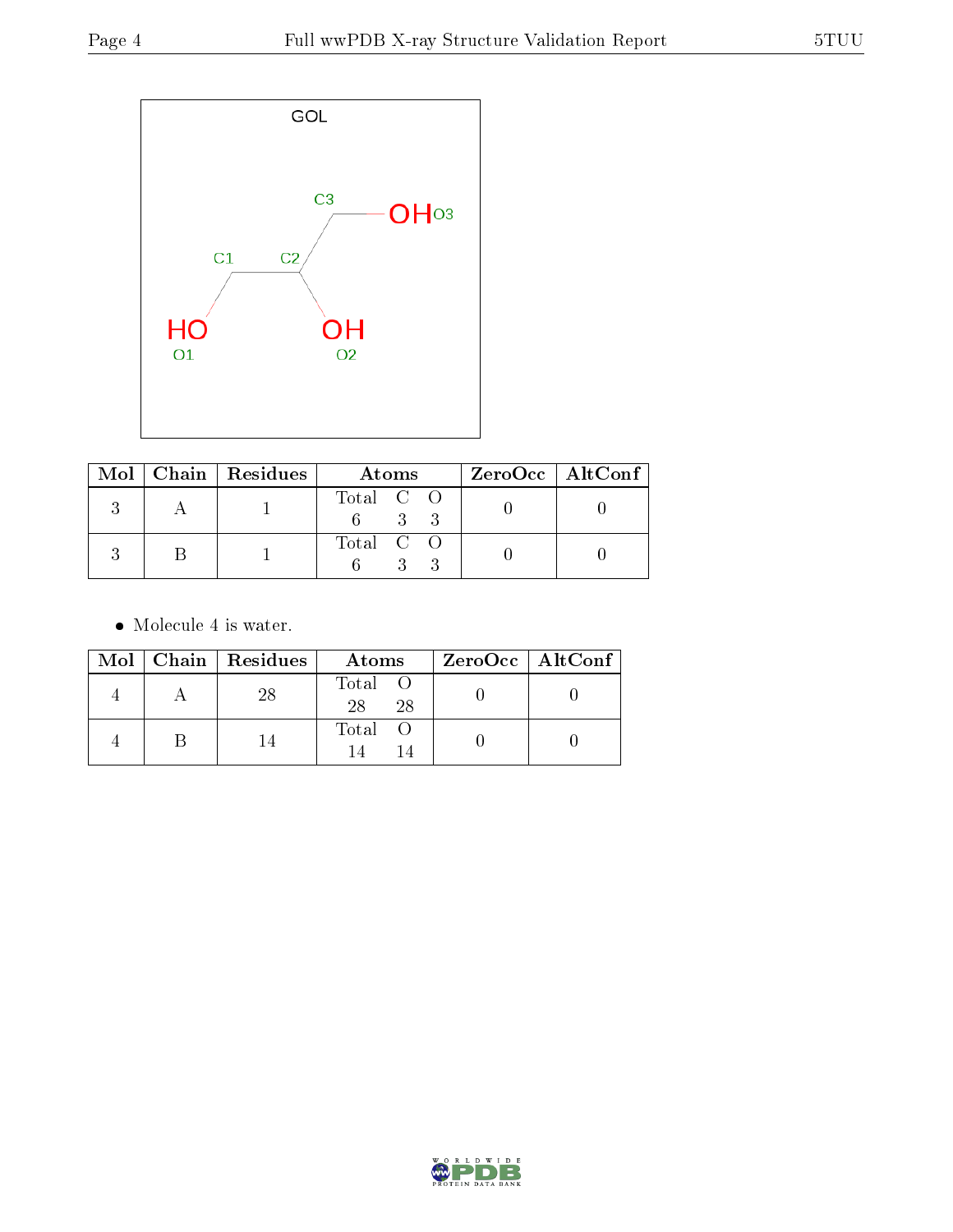## 3 Residue-property plots  $(i)$

These plots are drawn for all protein, RNA and DNA chains in the entry. The first graphic for a chain summarises the proportions of the various outlier classes displayed in the second graphic. The second graphic shows the sequence view annotated by issues in geometry and electron density. Residues are color-coded according to the number of geometric quality criteria for which they contain at least one outlier: green  $= 0$ , yellow  $= 1$ , orange  $= 2$  and red  $= 3$  or more. A red dot above a residue indicates a poor fit to the electron density (RSRZ  $> 2$ ). Stretches of 2 or more consecutive residues without any outlier are shown as a green connector. Residues present in the sample, but not in the model, are shown in grey.



• Molecule 1: Transcription factor DP1

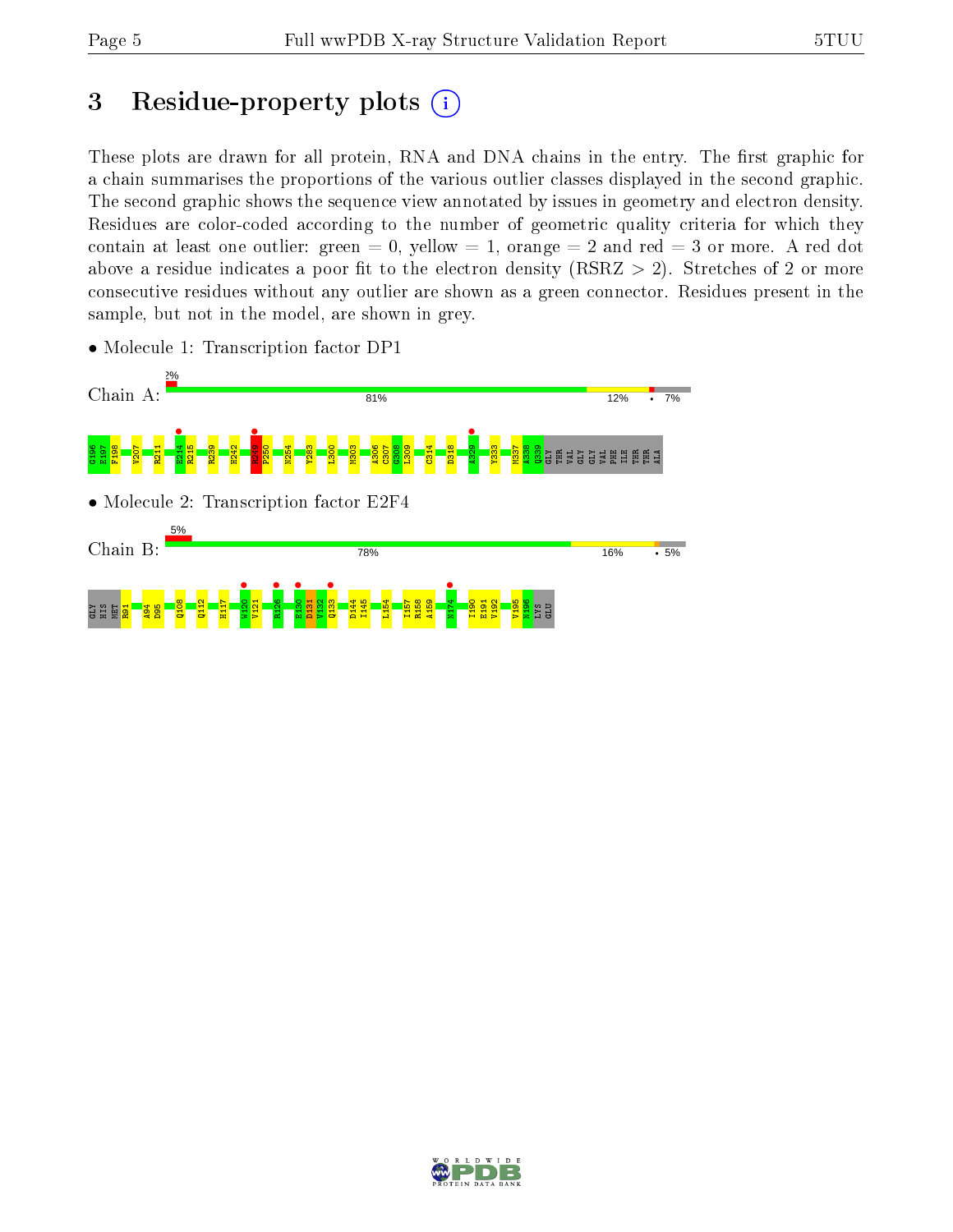## 4 Data and refinement statistics  $(i)$

| Property                                                         | Value                                             | Source     |
|------------------------------------------------------------------|---------------------------------------------------|------------|
| Space group                                                      | I 1 2 1                                           | Depositor  |
| Cell constants                                                   | $73.58\AA$ 37.55 $\AA$ 109.94 $\AA$               | Depositor  |
| a, b, c, $\alpha$ , $\beta$ , $\gamma$                           | $90.00^\circ$<br>$103.44^{\circ}$ $90.00^{\circ}$ |            |
| Resolution $(A)$                                                 | $53.47 - 2.25$                                    | Depositor  |
|                                                                  | $53.96 - 2.25$                                    | <b>EDS</b> |
| % Data completeness                                              | 94.4 (53.47-2.25)                                 | Depositor  |
| (in resolution range)                                            | $91.8(53.96-2.25)$                                | <b>EDS</b> |
| $\mathrm{R}_{merge}$                                             | 0.06                                              | Depositor  |
| $\mathrm{R}_{sym}$                                               | (Not available)                                   | Depositor  |
| $\langle I/\sigma(I) \rangle^{-1}$                               | $2.96$ (at $2.25\text{\AA}$ )                     | Xtriage    |
| Refinement program                                               | PHENIX (1.10.1 2155: ???)                         | Depositor  |
| $R, R_{free}$                                                    | 0.205<br>0.239<br>$\mathcal{L}_{\mathcal{A}}$     | Depositor  |
|                                                                  | 0.208<br>0.240<br>$\mathcal{L}$                   | DCC        |
| $R_{free}$ test set                                              | 643 reflections $(4.80\%)$                        | wwPDB-VP   |
| Wilson B-factor $(A^2)$                                          | 43.0                                              | Xtriage    |
| Anisotropy                                                       | 0.156                                             | Xtriage    |
| Bulk solvent $k_{sol}(\text{e}/\text{A}^3), B_{sol}(\text{A}^2)$ | $0.31$ , 57.8                                     | <b>EDS</b> |
| L-test for twinning <sup>2</sup>                                 | $< L >$ = 0.49, $< L2$ = 0.33                     | Xtriage    |
| Estimated twinning fraction                                      | No twinning to report.                            | Xtriage    |
| $F_o, F_c$ correlation                                           | 0.95                                              | <b>EDS</b> |
| Total number of atoms                                            | 1982                                              | wwPDB-VP   |
| Average B, all atoms $(A^2)$                                     | 70.0                                              | wwPDB-VP   |

Xtriage's analysis on translational NCS is as follows: The largest off-origin peak in the Patterson function is  $8.93\%$  of the height of the origin peak. No significant pseudotranslation is detected.

<sup>&</sup>lt;sup>2</sup>Theoretical values of  $\langle |L| \rangle$ ,  $\langle L^2 \rangle$  for acentric reflections are 0.5, 0.333 respectively for untwinned datasets, and 0.375, 0.2 for perfectly twinned datasets.



<span id="page-5-1"></span><span id="page-5-0"></span><sup>1</sup> Intensities estimated from amplitudes.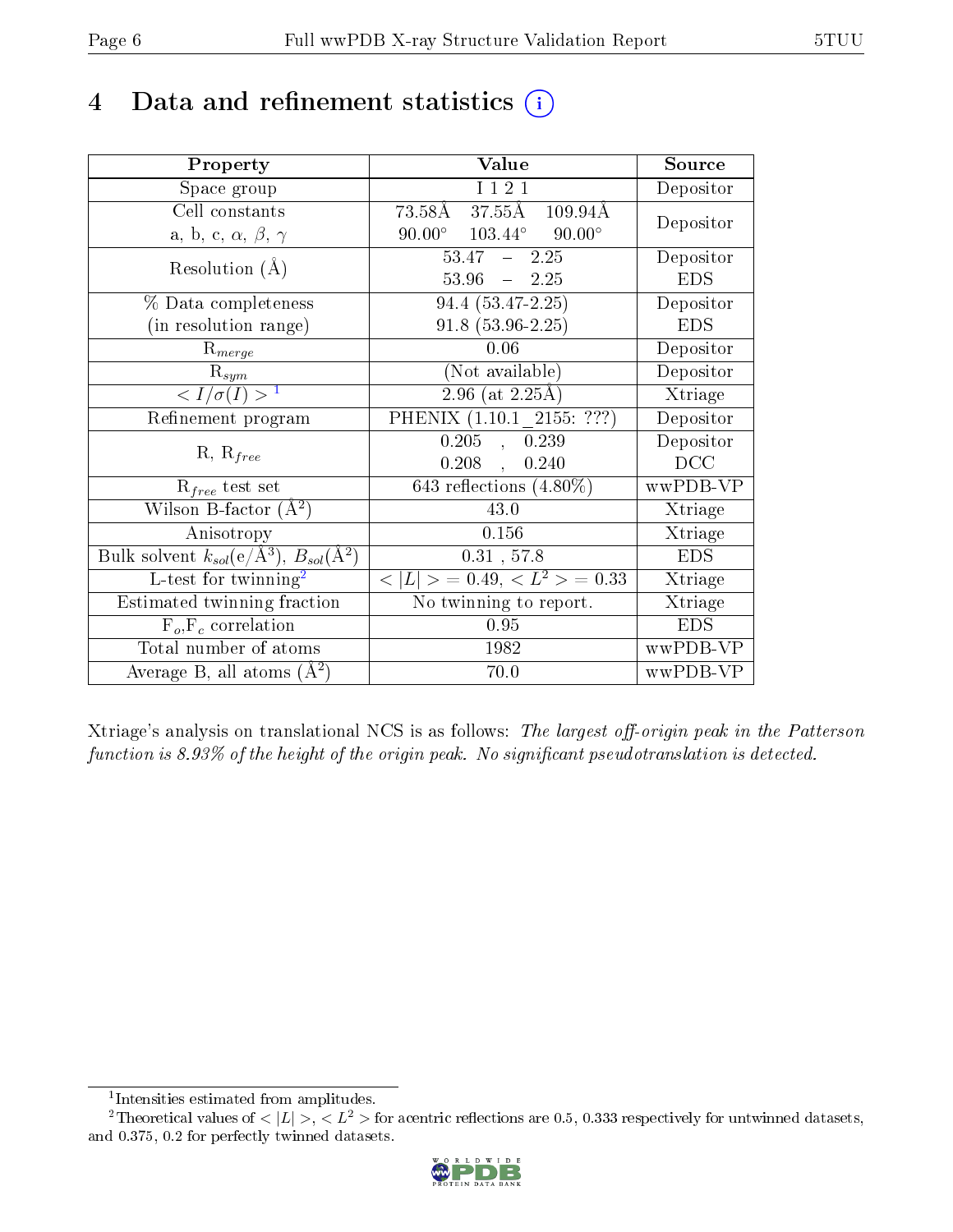## 5 Model quality  $(i)$

### 5.1 Standard geometry  $(i)$

Bond lengths and bond angles in the following residue types are not validated in this section: GOL

The Z score for a bond length (or angle) is the number of standard deviations the observed value is removed from the expected value. A bond length (or angle) with  $|Z| > 5$  is considered an outlier worth inspection. RMSZ is the root-mean-square of all Z scores of the bond lengths (or angles).

| Mol | Chain |      | Bond lengths | Bond angles |                    |  |
|-----|-------|------|--------------|-------------|--------------------|--|
|     |       | RMSZ | $\# Z  > 5$  | RMSZ        | $\# Z  > 5$        |  |
|     |       | 0.29 | 0/1146       | 0.48        | $1/1548$ $(0.1\%)$ |  |
| 2   | В     | 0.34 | 0/811        | 0.51        | 0/1104             |  |
| AĦ  | АH    | 0.31 | 0/1957       | 0.49        | $1/2652(0.0\%)$    |  |

There are no bond length outliers.

All (1) bond angle outliers are listed below:

| $\mid$ Mol $\mid$ Chain $\mid$ Res $\mid$ Type |  | Atoms                           | $\vert$ Observed $\vert$ <sup>o</sup> ) $\vert$ Ideal $\vert$ <sup>o</sup> ) |            |
|------------------------------------------------|--|---------------------------------|------------------------------------------------------------------------------|------------|
|                                                |  | 249   ARG   NE-CZ-NH2   $-5.26$ | 117.67                                                                       | $120.30\,$ |

There are no chirality outliers.

There are no planarity outliers.

### 5.2 Too-close contacts  $(i)$

In the following table, the Non-H and H(model) columns list the number of non-hydrogen atoms and hydrogen atoms in the chain respectively. The H(added) column lists the number of hydrogen atoms added and optimized by MolProbity. The Clashes column lists the number of clashes within the asymmetric unit, whereas Symm-Clashes lists symmetry related clashes.

|  |      | Mol   Chain   Non-H   H(model)   H(added) |      |     | $\textbf{Class} \mid \textbf{Symm-Class}$ |
|--|------|-------------------------------------------|------|-----|-------------------------------------------|
|  | 1128 |                                           | 1102 | 19  |                                           |
|  | 800  |                                           |      | 1 ງ |                                           |
|  |      |                                           |      |     |                                           |
|  |      |                                           |      |     |                                           |
|  | 28   |                                           |      |     |                                           |
|  |      |                                           |      |     |                                           |
|  | 1982 |                                           | 1889 | ിട  |                                           |

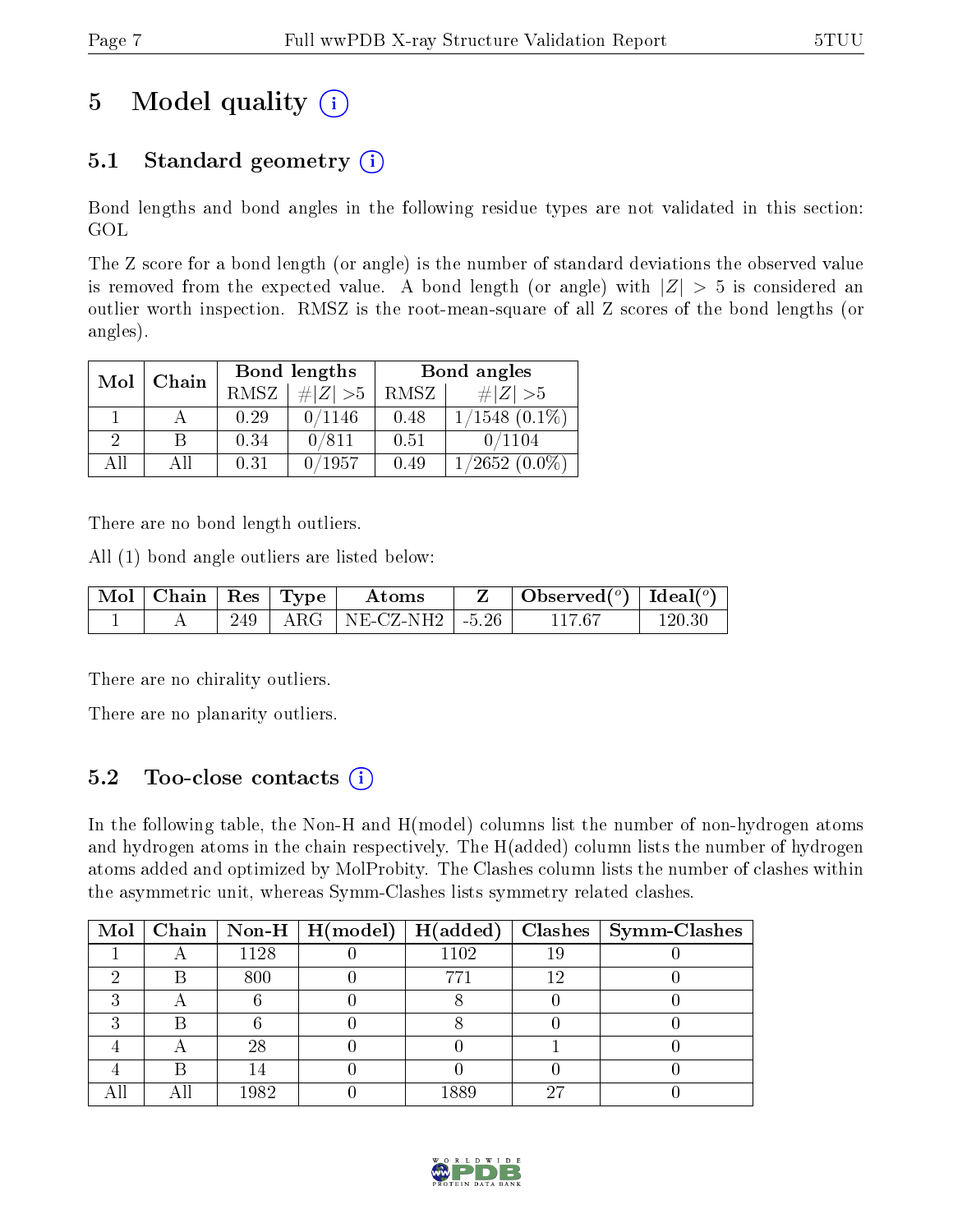The all-atom clashscore is defined as the number of clashes found per 1000 atoms (including hydrogen atoms). The all-atom clashscore for this structure is 7.

|            |  |  | All (27) close contacts within the same asymmetric unit are listed below, sorted by their clash |  |  |  |  |
|------------|--|--|-------------------------------------------------------------------------------------------------|--|--|--|--|
| magnitude. |  |  |                                                                                                 |  |  |  |  |

| Atom-1            | Atom-2                          | Interatomic    | Clash         |  |
|-------------------|---------------------------------|----------------|---------------|--|
|                   |                                 | distance $(A)$ | overlap $(A)$ |  |
| 2:B:131:ASP:OD2   | 2:B:133:GLN:NE2                 | 2.24           | 0.70          |  |
| 1: A:307: CYS:HB2 | 1: A:309:LEU:CD2                | 2.25           | 0.66          |  |
| 1:A:300:LEU:HA    | 1: A:303: MET:CE                | 2.33           | 0.59          |  |
| 1: A:307: CYS:HB2 | 1: A:309: LEU: HD22             | 1.87           | 0.57          |  |
| 1:A:207:VAL:O     | 1:A:211:ARG:HG3                 | 2.06           | 0.56          |  |
| 1: A:198: PHE:CE1 | 2:B:94:ALA:HB1                  | 2.41           | 0.55          |  |
| 1:A:198:PHE:CZ    | 2:B:94:ALA:HB1                  | 2.41           | 0.55          |  |
| 1:A:300:LEU:HA    | $1: A:303: \overline{MET}$ :HE2 | 1.89           | 0.55          |  |
| 1:A:249:ARG:NE    | 1: A:250: PRO:O                 | 2.42           | 0.51          |  |
| 2:Bi:159:ALA:HB2  | 2:B:190:ILE:HG23                | 1.91           | 0.51          |  |
| 1: A: 333: TYR: O | 1: A: 337: MET:HG3              | 2.10           | 0.51          |  |
| 1:A:239:ARG:O     | 1:A:242:HIS:ND1                 | 2.45           | 0.50          |  |
| 2:B:117:HIS:O     | 2:B:121:VAL:HG23                | 2.12           | $0.50\,$      |  |
| 2:B:158:ARG:HB2   | 2:B:191:GLU:HB3                 | 1.94           | 0.49          |  |
| 2:B:154:LEU:HB2   | 2:B:195:VAL:HB                  | 1.95           | 0.47          |  |
| 2:B:108:GLN:O     | 2:B:112:GLN:HG2                 | $2.15\,$       | 0.46          |  |
| 1:A:300:LEU:HD12  | 1: A:303:MET:HE1                | 1.97           | 0.45          |  |
| 1:A:254:ASN:HB2   | 4: A:504:HOH:O                  | 2.16           | 0.45          |  |
| 1:A:300:LEU:HD12  | 1: A: 303: MET:CE               | 2.47           | 0.44          |  |
| 1: A:303:MET:SD   | 2:B:144:ASP:HB3                 | 2.58           | 0.44          |  |
| 1:A:211:ARG:O     | 1:A:215:ARG:HG3                 | 2.17           | 0.43          |  |
| 1:A:306:ALA:O     | 1: A:309:LEU:CD2                | 2.67           | 0.43          |  |
| 1:A:306:ALA:O     | 1:A:309:LEU:HD23                | 2.20           | 0.42          |  |
| 2:B:145:ILE:CG2   | 2:B:154:LEU:HD13                | 2.50           | 0.41          |  |
| 1: A:283:TYR:CE1  | 2:B:190:ILE:HB                  | 2.55           | 0.41          |  |
| 1:A:314:CYS:SG    | 1:A:318:ASP:HB3                 | 2.61           | 0.41          |  |
| 2:B:157:ILE:HD13  | 2:B:192:VAL:HG13                | 2.03           | 0.40          |  |

There are no symmetry-related clashes.

#### 5.3 Torsion angles (i)

#### 5.3.1 Protein backbone (i)

In the following table, the Percentiles column shows the percent Ramachandran outliers of the chain as a percentile score with respect to all X-ray entries followed by that with respect to entries of similar resolution.

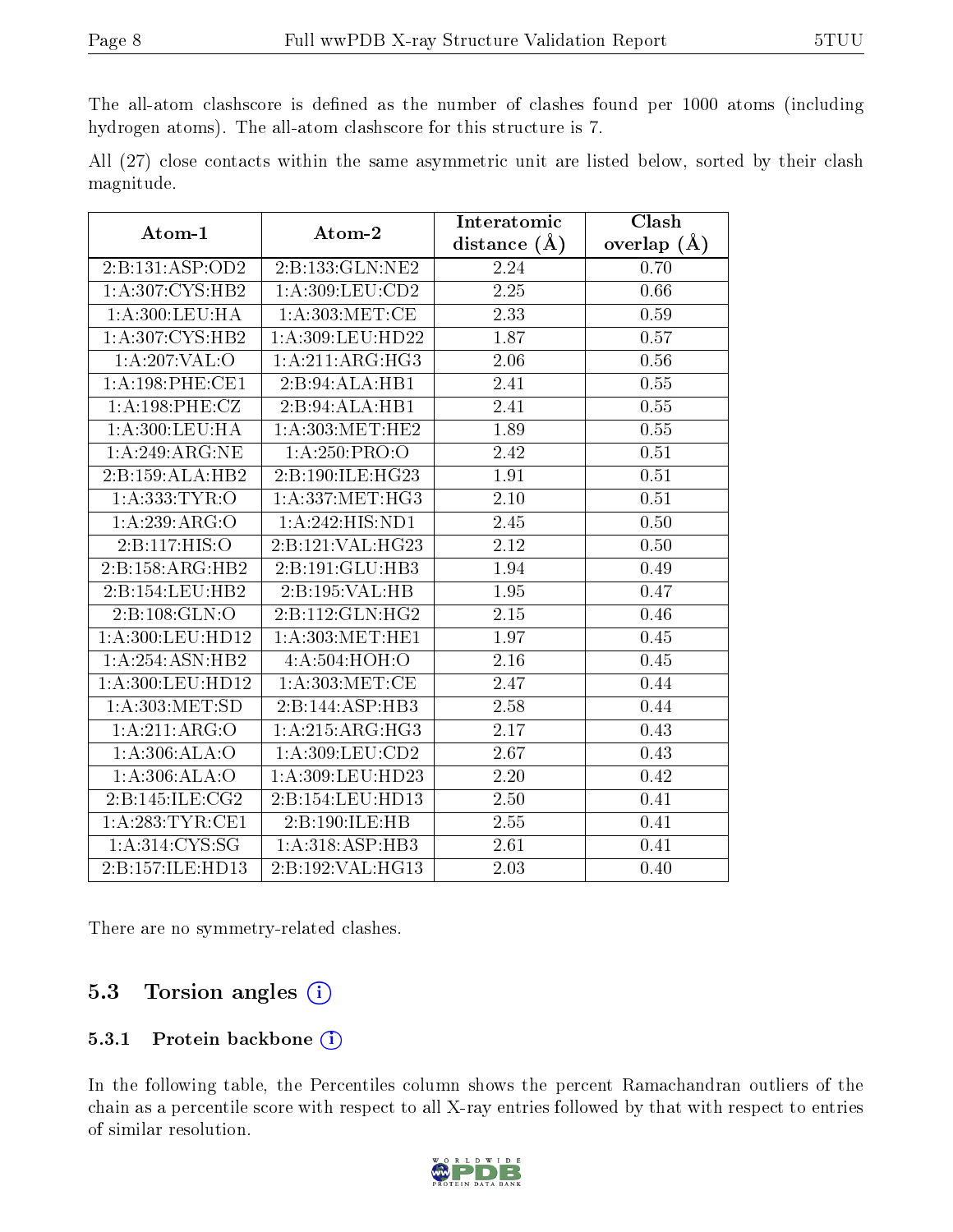| $\bf{Mol}$ | Chain | Analysed                      | Favoured |        | Allowed   Outliers | Percentiles           |
|------------|-------|-------------------------------|----------|--------|--------------------|-----------------------|
|            |       | $142/155(92\%)$   132 (93\%)  |          | 10(7%) |                    | 100 100               |
|            |       | $104/111 (94\%)$   97 (93\%)  |          | 7(7%)  |                    | 100 100               |
| All        | All   | $246/266$ (92\%)   229 (93\%) |          | 17(7%) |                    | $\boxed{100}$<br> 100 |

The Analysed column shows the number of residues for which the backbone conformation was analysed, and the total number of residues.

There are no Ramachandran outliers to report.

#### 5.3.2 Protein sidechains  $(i)$

In the following table, the Percentiles column shows the percent sidechain outliers of the chain as a percentile score with respect to all X-ray entries followed by that with respect to entries of similar resolution.

The Analysed column shows the number of residues for which the sidechain conformation was analysed, and the total number of residues.

| Mol | Chain | Analysed         | Rotameric   Outliers |          | Percentiles |  |  |
|-----|-------|------------------|----------------------|----------|-------------|--|--|
|     |       | $123/138$ (89\%) | 122 (99%)            | $1(1\%)$ | 88 <br> 81  |  |  |
|     |       | $84/99$ $(85\%)$ | $81(96\%)$           | 3(4%)    | 35<br>-42   |  |  |
| All | All   | 207/237(87%)     | $203(98\%)$          | $4(2\%)$ | 66<br>57    |  |  |

All (4) residues with a non-rotameric sidechain are listed below:

| Mol | Chain | Res | <b>Type</b> |
|-----|-------|-----|-------------|
|     |       | 249 | ARG         |
|     |       |     | $\rm{ARG}$  |
|     |       | 95  | ASP         |
|     |       | 131 | <b>ASP</b>  |

Some sidechains can be flipped to improve hydrogen bonding and reduce clashes. All (1) such sidechains are listed below:

| Mol | Chain | $\mid$ Res | Type |  |
|-----|-------|------------|------|--|
|     |       |            |      |  |

#### $5.3.3$  RNA  $(i)$

There are no RNA molecules in this entry.

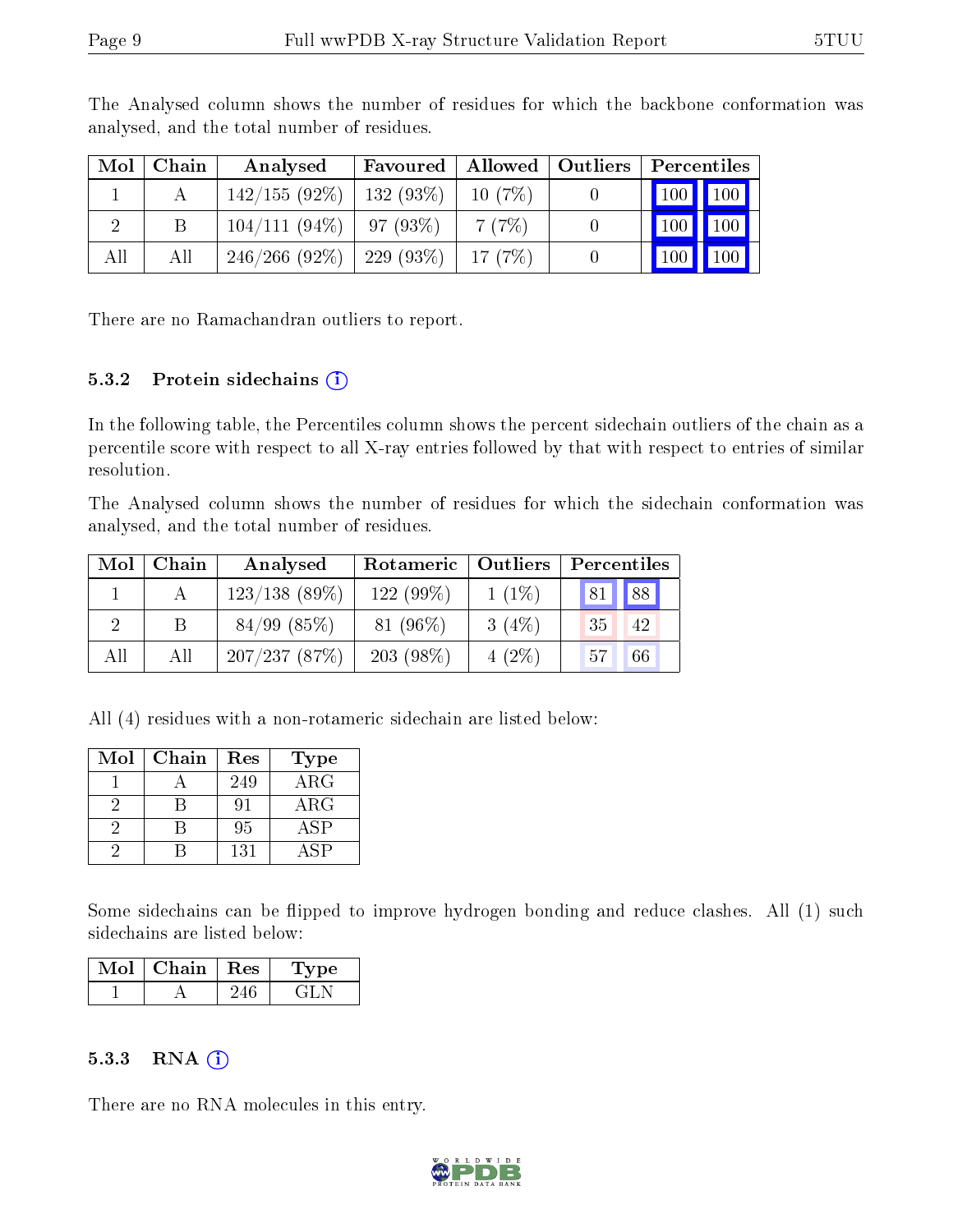### 5.4 Non-standard residues in protein, DNA, RNA chains (i)

There are no non-standard protein/DNA/RNA residues in this entry.

#### 5.5 Carbohydrates  $(i)$

There are no carbohydrates in this entry.

### 5.6 Ligand geometry  $(i)$

2 ligands are modelled in this entry.

In the following table, the Counts columns list the number of bonds (or angles) for which Mogul statistics could be retrieved, the number of bonds (or angles) that are observed in the model and the number of bonds (or angles) that are dened in the Chemical Component Dictionary. The Link column lists molecule types, if any, to which the group is linked. The Z score for a bond length (or angle) is the number of standard deviations the observed value is removed from the expected value. A bond length (or angle) with  $|Z| > 2$  is considered an outlier worth inspection. RMSZ is the root-mean-square of all Z scores of the bond lengths (or angles).

| Mol | Type | $\mid$ Chain | Bond lengths<br>$\operatorname{Res}$<br>Link |                              |        |      | Bond angles |        |      |     |
|-----|------|--------------|----------------------------------------------|------------------------------|--------|------|-------------|--------|------|-----|
|     |      |              |                                              |                              | Counts | RMSZ | $\# Z $     | Counts | RMSZ | H Z |
| v   | GOL  |              | 201                                          | $\blacksquare$               | 5.5.5  | 0.38 |             | 5.5,5  | 0.28 |     |
| IJ  | GOL  |              | 401                                          | $\qquad \qquad \blacksquare$ | 0.5.5  | 0.37 |             | 5.5.5  | 0.34 |     |

In the following table, the Chirals column lists the number of chiral outliers, the number of chiral centers analysed, the number of these observed in the model and the number defined in the Chemical Component Dictionary. Similar counts are reported in the Torsion and Rings columns. '-' means no outliers of that kind were identified.

|     |     |                          |                                   | Mol Type Chain Res Link Chirals Torsions Rings |                          |
|-----|-----|--------------------------|-----------------------------------|------------------------------------------------|--------------------------|
| GOL | 201 | <b>Contract Contract</b> | <b>Contract Contract Contract</b> | 1/4/4/4                                        | <b>Contract Contract</b> |
| GOL |     |                          |                                   | 1/4/4/4                                        | $\overline{\phantom{a}}$ |

There are no bond length outliers.

There are no bond angle outliers.

There are no chirality outliers.

All (8) torsion outliers are listed below:

| $Mol$   Chain   Res | $\perp$ Type | Atoms         |
|---------------------|--------------|---------------|
|                     | GOL          | $O1-C1-C2-C3$ |
|                     | GOL.         | C1-C2-C3-O3   |

Continued on next page...

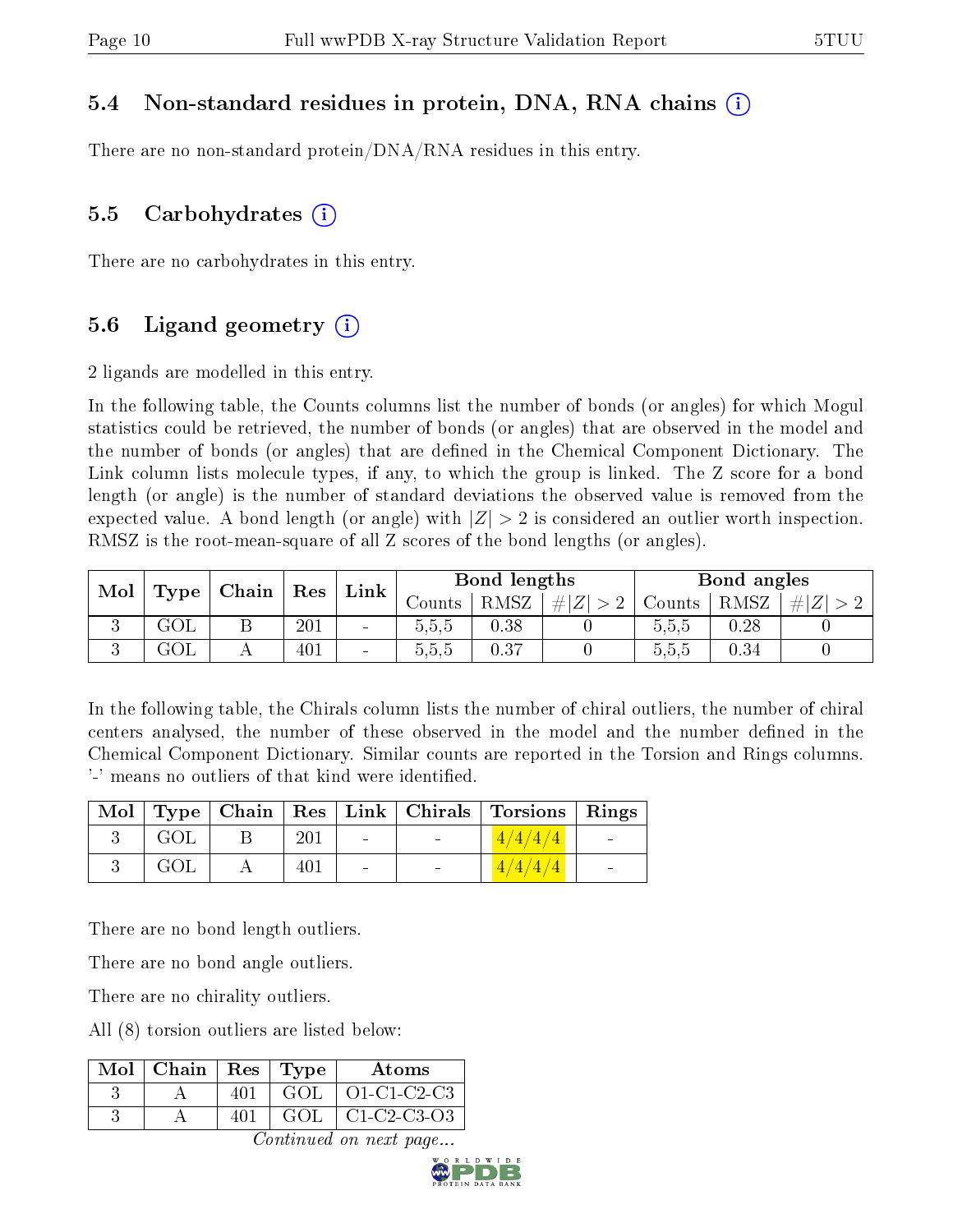| Mol           | Chain | Res | Type       | Atoms                                                          |
|---------------|-------|-----|------------|----------------------------------------------------------------|
| 3             |       | 201 | GOL        | $O1-C1-C2-C3$                                                  |
| $\mathcal{R}$ | В     | 201 | GOL        | $C1-C2-C3-O3$                                                  |
| $\mathcal{R}$ | В     | 201 | GOL        | O <sub>2</sub> -C <sub>2</sub> -C <sub>3</sub> -O <sub>3</sub> |
| 3             |       | 401 | GOL        | $O1-C1-C2-O2$                                                  |
| $\mathcal{R}$ |       | 401 | <b>GOL</b> | O <sub>2</sub> -C <sub>2</sub> -C <sub>3</sub> -O <sub>3</sub> |
| 3             | R     | 201 | GOL        | O1-C1-C2-O2                                                    |

Continued from previous page...

There are no ring outliers.

No monomer is involved in short contacts.

### 5.7 [O](https://www.wwpdb.org/validation/2017/XrayValidationReportHelp#nonstandard_residues_and_ligands)ther polymers (i)

There are no such residues in this entry.

#### 5.8 Polymer linkage issues (i)

There are no chain breaks in this entry.

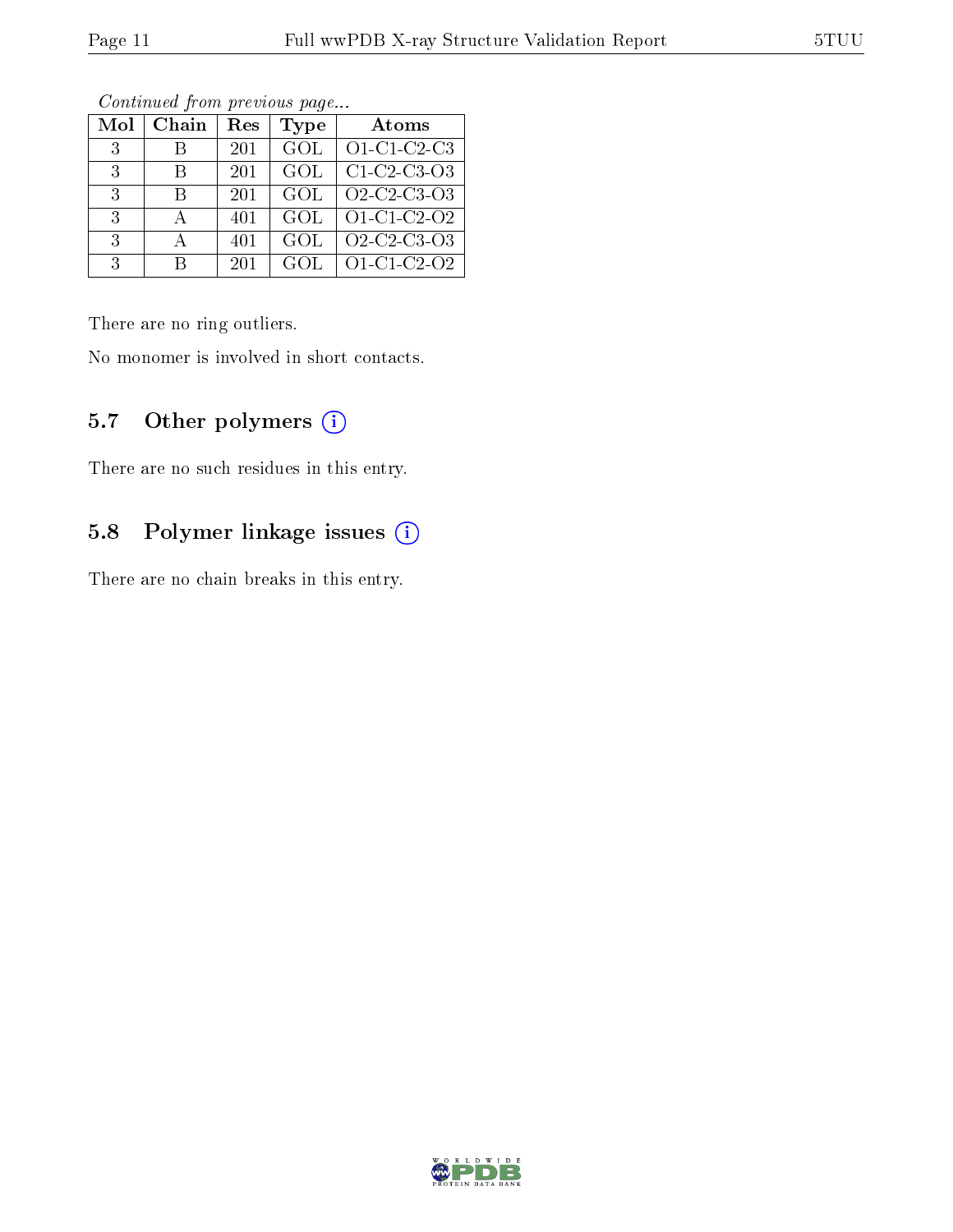## 6 Fit of model and data  $\left( \cdot \right)$

### 6.1 Protein, DNA and RNA chains (i)

In the following table, the column labelled  $#RSRZ>2'$  contains the number (and percentage) of RSRZ outliers, followed by percent RSRZ outliers for the chain as percentile scores relative to all X-ray entries and entries of similar resolution. The OWAB column contains the minimum, median,  $95<sup>th</sup>$  percentile and maximum values of the occupancy-weighted average B-factor per residue. The column labelled  $Q< 0.9$  lists the number of (and percentage) of residues with an average occupancy less than 0.9.

| Mol | Chain | Analysed           | ${ <\hspace{-1.5pt}{\mathrm{RSRZ}} \hspace{-1.5pt}>}$ | $\rm \#RSRZ{>}2$                | $OWAB(A^2)$      | $\rm{Q}\textcolor{black}{<}0.9$ |
|-----|-------|--------------------|-------------------------------------------------------|---------------------------------|------------------|---------------------------------|
|     |       | $144/155(92\%)$    | 0.43                                                  | $3(2\%)$ 63<br>66               | 30, 64, 114, 127 |                                 |
|     |       | 106/111(95%)       | 0.49                                                  | $5(4\%)$ 31<br>134 <sup>1</sup> | 36, 65, 116, 162 |                                 |
| All | All   | $250/266$ $(93\%)$ | 0.45                                                  | $8(3\%)$ 47<br>50               | 30, 65, 114, 162 |                                 |

All (8) RSRZ outliers are listed below:

| Mol            | Chain | Res | Type       | <b>RSRZ</b> |
|----------------|-------|-----|------------|-------------|
| $\overline{2}$ |       | 130 | GLU        | 5.1         |
| 2              | В     | 120 | TRP        | 4.4         |
| $\mathbf{1}$   | А     | 329 | ALA        | 4.3         |
| 1              | А     | 214 | <b>GLU</b> | 3.5         |
| $\overline{2}$ | В     | 174 | <b>ASN</b> | 3.1         |
| $\overline{2}$ | R     | 133 | <b>GLN</b> | 2.7         |
|                |       | 249 | $\rm{ARG}$ | 2.7         |
| 2              |       | 126 | ARG        | 2.1         |

### 6.2 Non-standard residues in protein, DNA, RNA chains (i)

There are no non-standard protein/DNA/RNA residues in this entry.

### 6.3 Carbohydrates (i)

There are no carbohydrates in this entry.

### 6.4 Ligands  $(i)$

In the following table, the Atoms column lists the number of modelled atoms in the group and the number defined in the chemical component dictionary. The B-factors column lists the minimum,